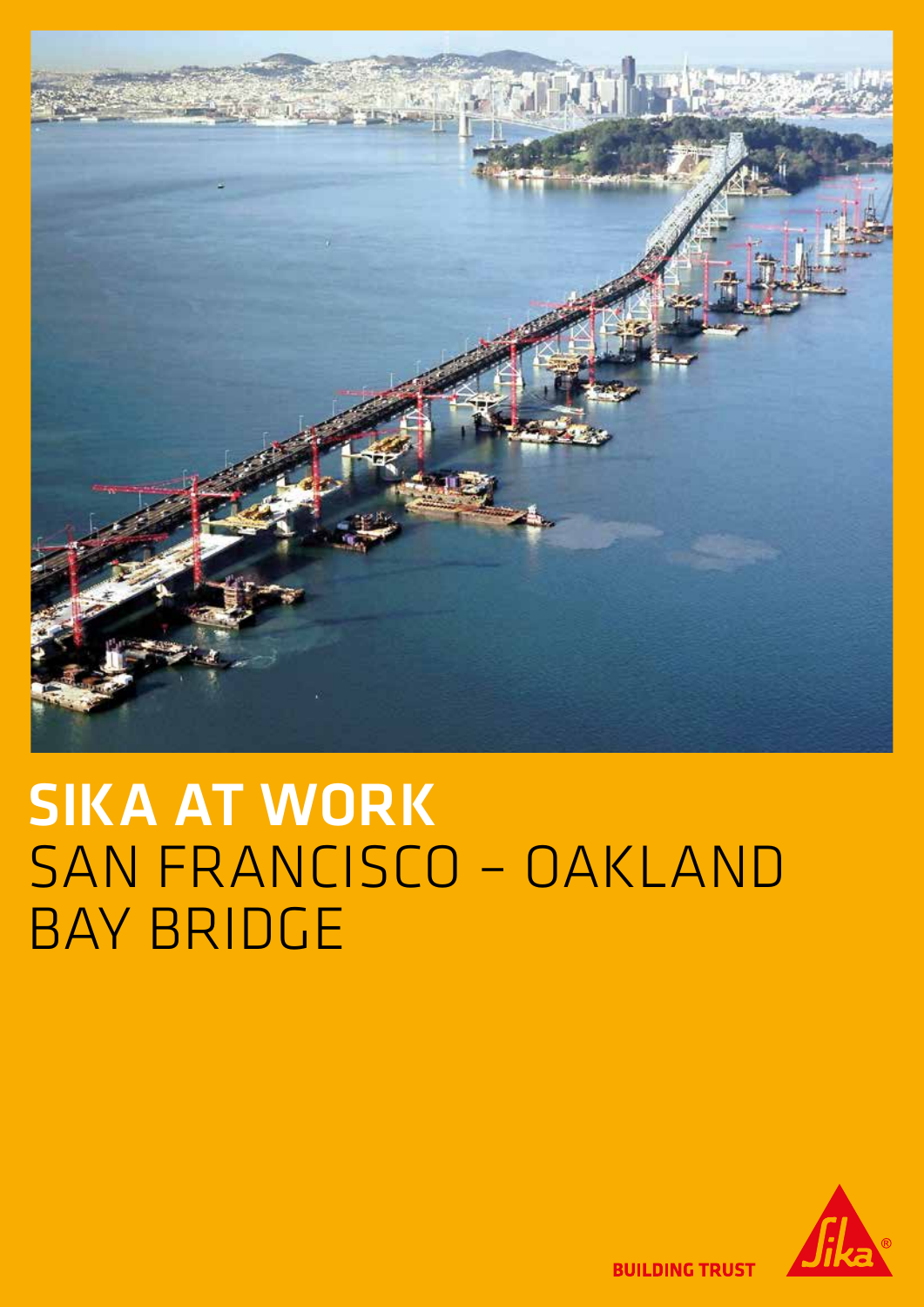## SAN FRANCISCO – OAKLAND BAY BRIDGE

#### PROJECT DESCRIPTION

The San Francisco-Oakland Bay Bridge was constructed at the same time as the Golden Gate Bridge and opened for traffic in 1936. In October 17, 1989, an earthquake measuring 7.1 on the Richter scale severely damaged the double decker truss structure east of Yerba Buena Island, knocking down a portion of the upper deck.

#### PROJECT REQUIREMENTS

Caltran's completed a study and concluded that the western portion connecting San Francisco and Yerba Buena Island (the famous suspension bridge portion) could be retrofitted to withstand a major earthquake. They also determined it would be far more cost effective and safer to build a new eastern span rather than retrofit it.

The new structure is designed to meet current seismic codes as well as other codes pertaining to roadway shoulders, lane widths, stopping sight distances and other factors to substantially improve public safety.

The Skyway portion of the bridge connects the Oakland Touchdown structure to the Suspension Section just east of Yerba Buena Island. It is the longest component of the East span and where Sika products are currently being utilized by the joint venture partnership builder, KFM (Kiewit Pacific, FCI Constructors and Manson Construction Company).

The Skyway section of the new East span is the largest contract ever awarded by Caltrans at \$1.04B. It consists of a westbound and eastbound deck over 1 mile (1.61 km) long. The two roadways each have five lanes of traffic, emergency shoulders and 15 feet (4.6 m) wide pedestrian/bike paths. There are 452 precast sections. Each segment was cast in Stockton, California (approximately 100 miles (161 km) form the project) then shipped down on barges to the site. Prior to shipping, the transverse cables were tensioned and the ducts grouted with SikaGrout®-300 PT.

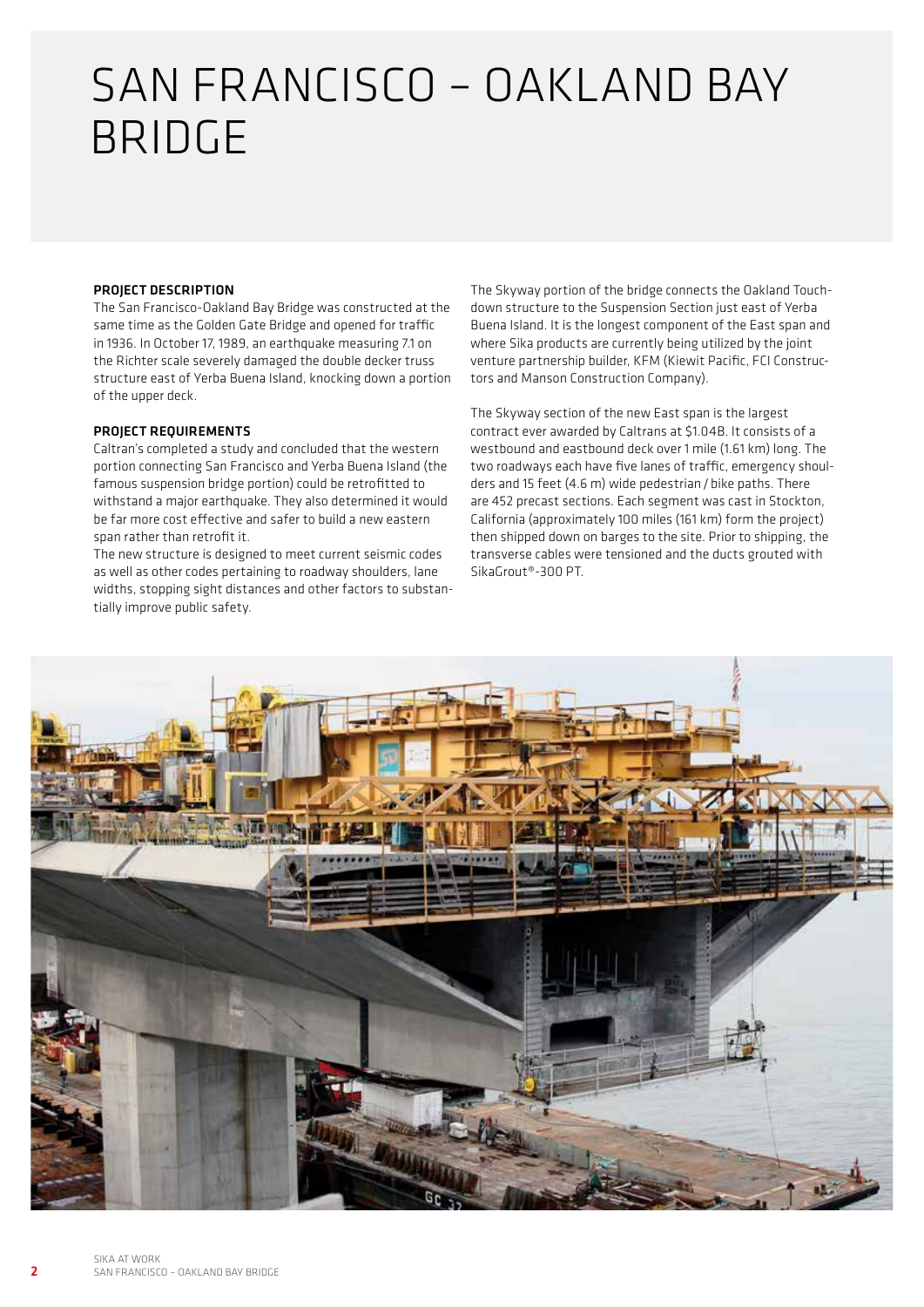

 Concrete segment Application by hand of Sikadur®-31 SBA Applied Sikadur®-31 SBA



 Fluidity test of SikaGrout®-300 PT Head of anchor Mixing machine grout Air pipes